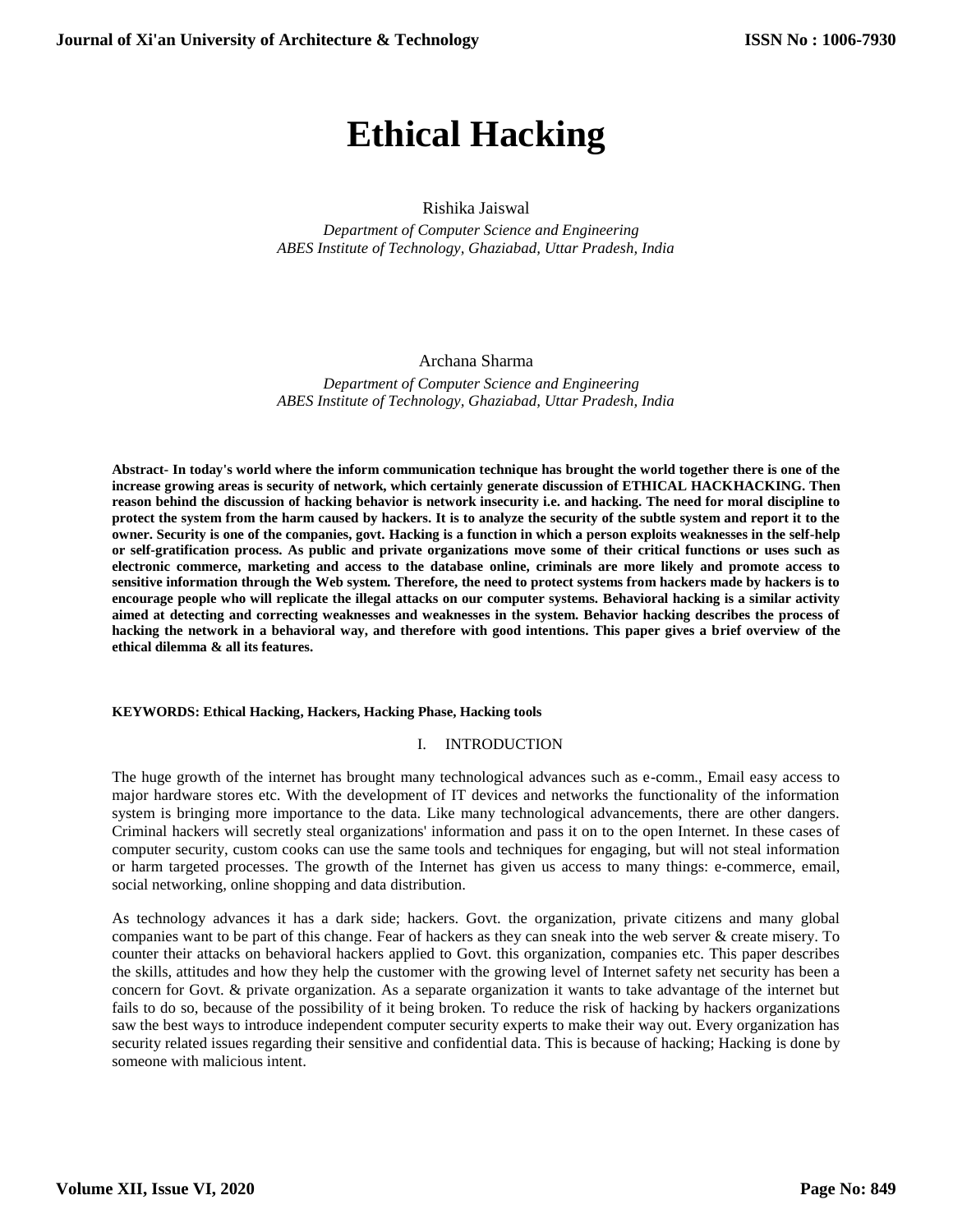# II. LITERATURE SURVEY

## *2.1 Regina D. Hartley, Illegal Behavior: Teaching Students to Lead, East Carolina University Ethical Hacking*

Concludes with an overview of the best teaching methods of dressing behavior highlighting the entryway and the introduction of soft skills needed to fulfill the complex technical skills of future security professionals.

*2.2 Gurpreet K. Juneja, "Hanking behavior: A strategy for improving information security" International journal of computer use (3297: 2007)*

Summarizes that the security situation on the internet is worse and worse. Another reaction to this state of affairs is called Ethical Hacking which attempts to increase security vulnerabilities by identifying and managing known security risks in programs managed by other groups. Therefore, the need to protect systems from the hijacking of hackers has been made to encourage people who will replicate the illegal attacks on our computer systems. Therefore, Behavioral hacking is about exploring and exploring the nature of information technology with weak and weak links.

*2.3 K.Bala Chowdappa et al, / (IJCSIT) International Journal of Computer Science and Information Technologies*

Offers at least a glimpse into the overview of illegal hacking and how the availability of ethics affects security. Also, Ethical Hacker and Malicious Hashboards are unique to each other and play their important roles in security.

*2.4 Dr. M. Nazreen Banu S. Munawara Banu, "A Critical Study of the Theft of Critical Data", International Journal of Computer Science and Information Technologies*

Summarizes the high ethical standards behind the click of ethics and whether problems exist with this new profession. In this paper we have discussed in detail the history and types of hackers, different techniques used to cheat users.

*2.5 Parag Pravin Shimpi , Prof Mrs Sangeeta Nagpure , " Penetration Testing: An Ethical Way of Hacking " ,Global Journal For Research Analysis, Volume-4, Issue-4, April-2015 , ISSN No 2277 – 8160*

Summarizes the findings of endogenous diagnostic testing, good system management, and computer security awareness that are all integral parts of the organization's security efforts. One failure in one of these areas can severely expose the organization to cybervandalism, shame, loss of income or intellectual share, or worse.

*2.6 Kumar Utkarsh "STORAGE AND ETHICAL STUDY*

summarizes "Manage your password as you handle your toothbrush. Knowing the various types of hacking techniques that you can get into by hacking and erasing our valuable data & tricks & suggestions to prevent our system from being hijacked.

*2.7 Sonal Beniwal, 2 Sneha, "Ethical Hacking: A Security Technique", International Journal of Advanced Research in Computer Science and Software Engineering, Volume 5, Credit 4, 2015 ISSN: 2277*

Ethical Hacking gives a complete idea about what hacking is right, the difference between hackers, crackers and types of hacker behavior and types of hackers and checkpoints. Discusses hacking phases, footprint and scanning methods, detecting dangers on a website using scanning, maintaining access and gaining access.

# *2.8 Behera, Dash "Ethical Hacking: A Security Screening Tool for Identifying Gaps and Borders in the Network and Ensuring Protection*

Has revealed the Ethical Identification to crack down on its attempts to increase security and to address known security risks in multilingual frameworks? They show what locks are, what they can do, systematic behaviors and in addition a few devices that can be used in a decent behavior system. They have presented the data of the phases in a diagram and in phase 2 filters for the two experimental and invasive stages, the listening is also shown in section 4 for the mix of progress and minimum. Last but not least include the cleanup control sections. It is all very important to make sure we use the right tool for the hacking process. By using these tools your time and effort can be saved.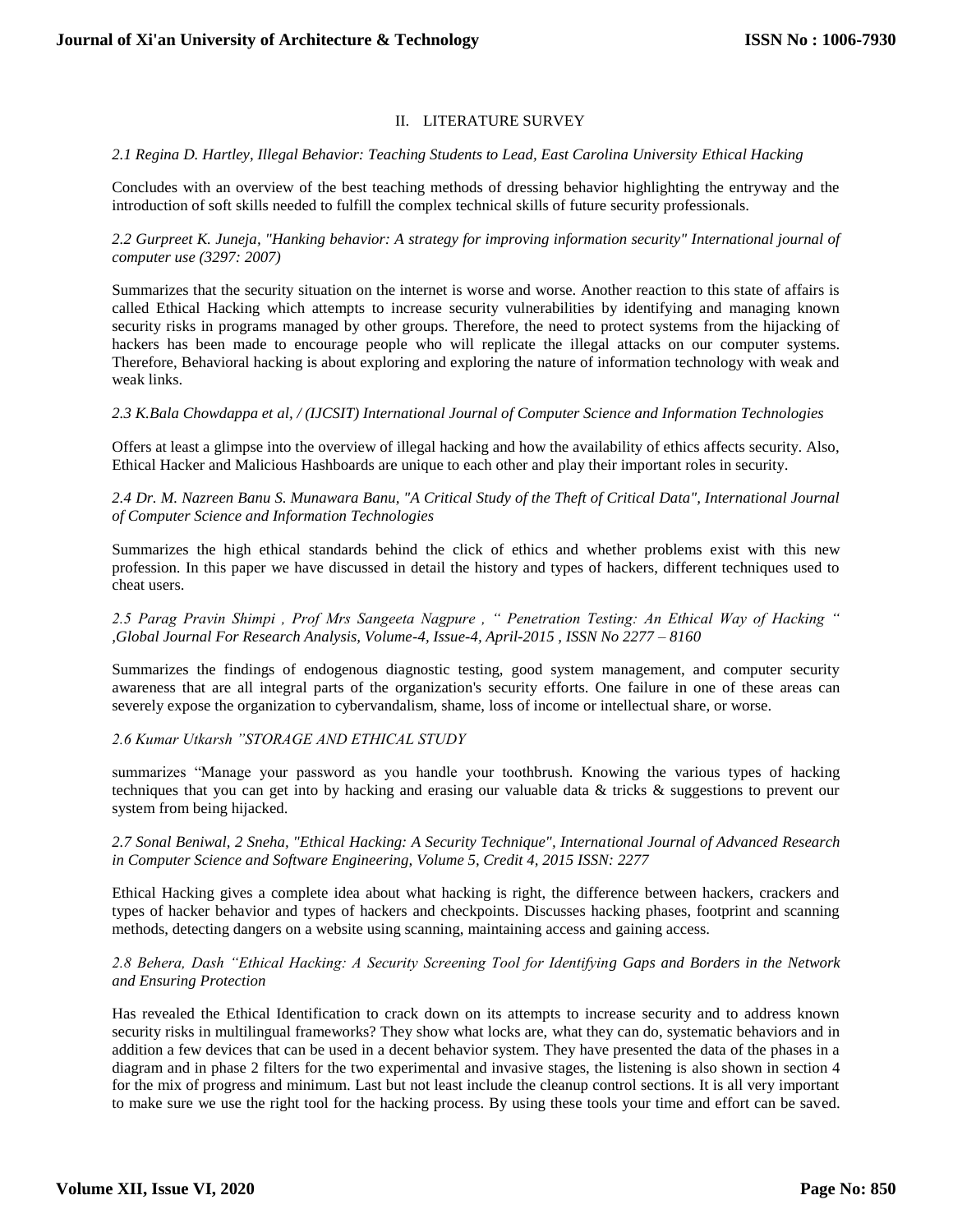Everyone has their own unique equipment. In looking for snapshots, war dials, are displayed by fire scanner tools. A secret password hacking tool is used to split the PC's name. Web-system Web cracker and brutus are a tool to crack the watchword. On Network Networking 65536 is installed. When program editors attack, they need to sort out which one the port is open. In this hole testing tool is used. Nmap, the Zen map is a port filtering tool. Finally there is no feasibility study to determine which site is unsafe. They demonstrate framework security into three layers of framework, detail, system security. Finally, they provide important data to obtain information and framework.

## *2.9 Smith, Yurick, Doss "Good Conduct in Travel" IEEE Conference Press, DoI: 10.1147 / sj.403.0769, p. 769-780*

Explains Ethical Hacking is a restrictive measure that contains a series of legal tools that identify and exploit a company's security weaknesses.

## *2.10 Shenam Chugh, Dr. Kamal Dhanda, "Denial of Service Attacks", International Journal of Extreme Research in Computer Science and Software Engineering. Volume 5, Reference 8, August 2015*

Puts the Ethical Hackers, their strengths, their insights into what are the opportunities and difficulties in the field of ethical hacking. They show the difference between program editors and salt. Hackers are known as criminals of the criminal system and crackers are known as ethical programs. Criminal Planners are used to capture information, data and crackers to clear the dark side of the program's informants i.e. keep the information from unauthorized access. Nmap is the best tool ever used as part of an era of behavioral testing meant to explore a communication port, Nmap originally created a line-up built for a Unix / Linux operating system but now its various windows are also available to use .The best device ever, Metasploit contains a risky database of accessible adventure and anything but hard to use and is an excellent tool for seaward penetration, the Metasploit program is a bit of a stretch and it works to execute code against the machine and finish a long way.

# *2.11 Ateeq Ahmad, "The nature of security threats and its prevention", International journal of Computer Technology & Application, Vol 3, Issue 2, p. 750-752*

Outlined how to anticipate prohibited security attacks and accidents. Before talking about security risks and avoidance you mark what data security and basic information about security-related choices in planning for IT infrastructure. The finding helps us to determine if anyone has attempted to downplay our framework. Currently the basic concept of paper is characterized by different security attacks. These attacks are infection, spyware, phishing, virus websites, unprotected remote access, social engineering. Social engineering entices PC clients to reveal PC security or private data, e.g. passwords, email addresses, and so on, abusing a man's tendency to constantly trust and / or abuse a person's enthusiastic response. Customers can be changed, often by e-mail, to visit sites containing disease or Trojans. These areas are known as virus sites. These risks are quickly identified and the strategies for managing these risks are further clarified. Avoidance, Acquisition and Response to Security Framework Strategies. She highlighted how it is important for customers to avoid attacks and threats, email and contact advice on security attacks

#### *2.12 David Melnichuk, The Hacker's Manual for the Hacker Machine*

Laid out an easy way to understand legitimate fraud. Every single element of moral corruption is made clear through pictures. He revealed secret key classifications, system cracks, remote cracks, broken windows, web diagnostic techniques. In the Internet Crime Complaints Center provides the general public with a reliable and helpful reporting tool to send information to the Federal Bureau of Investigation relating to allegations associated with Internet criminal prosecution and to create a strong conflict with the need for law enforcement and industry compliance. Data is analyzed and disseminated for research purposes and information for law enforcement and openness of mind.

#### *2.13 Bansal, A., & Arora, M. (2012). Ethics and Social Security. Radix International Journal of Research in Social Science, 1 (11), 1-16*

It applies in the summer that the operation of dangerous or illegal hackers on the one hand trying to gain entry into the security and on the other hand is white hackers or moral hackers, who try to maintain security.

*2.14 H.M David, "Types of Ethical Hacking: Black, White and Gray," in GSEC Functional Assignment, 1.4b, Option*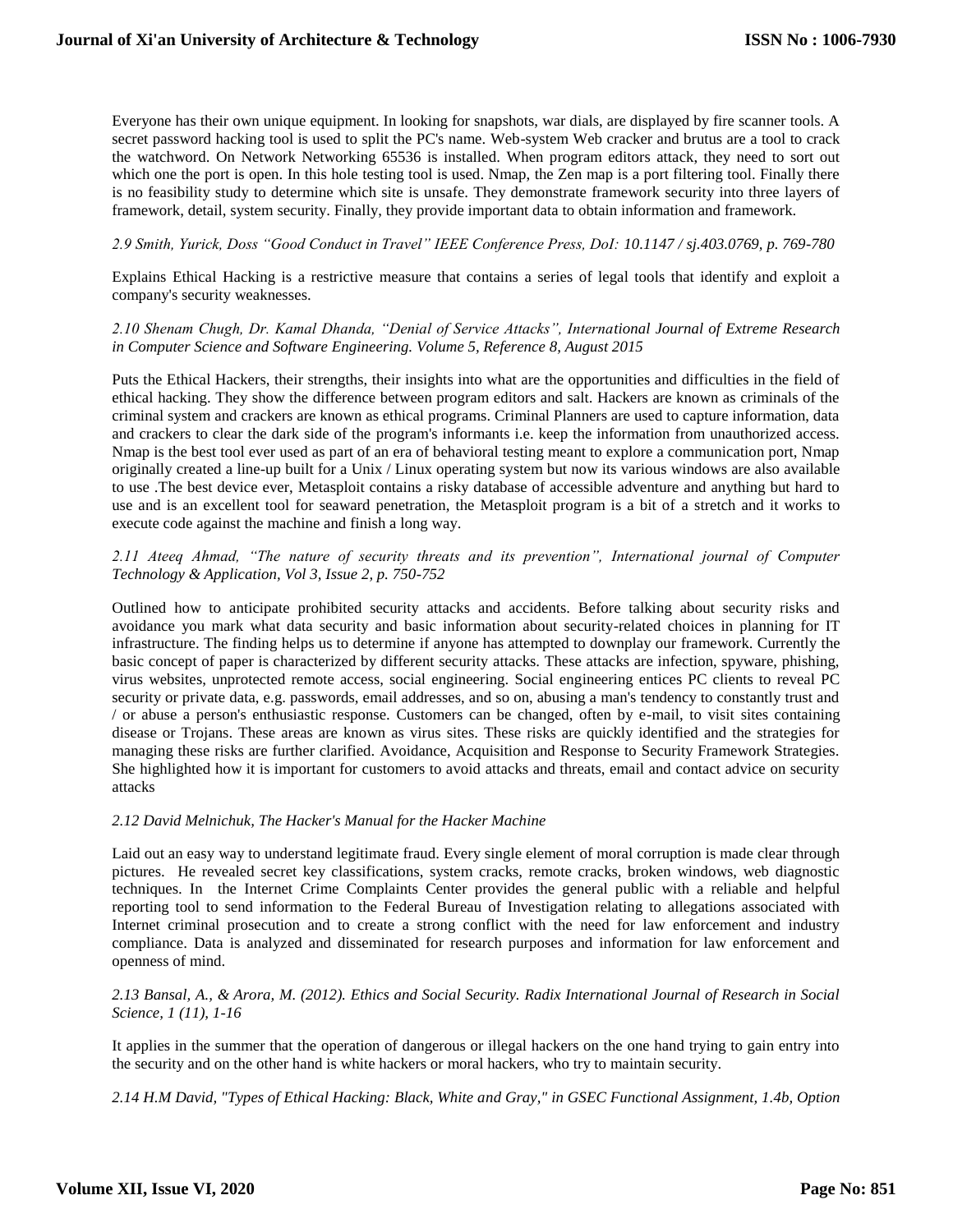*1, February 23, 2004 . 1 No. 10, p. 14-20, 2010*

It suggests that direct entry seems to be the new word now even though the techniques and ideas for security testing against attacking the installation are not new. However, with less security happening online, illegal logging can be the most effective way to connect security holes and prevent access.

*2.15 Apurva Zunzunwala, Ajinkya A. Faronso and Amurta G. Kashikar, "Ethical Hacking", International journal of Computer Application (0975-8887), Vol. 1 No. 10, p. 14-20, 2010*

Concludes that it should be pointed out that a well-behaved shooter is a teacher who wishes to enlighten not only the client, but the security industry as a whole. In an effort to achieve this, let us adopt Ethical Hacker to our level as a partner at this level.

*2.16 Murugavel, "Research into the Deceptive Behavior in Network Security", International Journal of Engineering Science and Research Technology [836-839, [July, 2014] ISSN: 2277-9655*

Defines hacking and everyone using a network connection such as Internet, LAN, WAN, intranet must have an idea about network attacks, what web applications are getting, how one should know about using social networks. All small details should be kept hidden, protected, protected and protected from hackers. All of these steps must be followed by everyone who uses the Internet to prevent financial loss, security threats and loss of health in some cases.

*2.17 P. A. Karger and R. R. Schell, Multimous Security Testing: A Vulnerability Analysis, ESD-TR-74-193, Vol. II, Head of the Electronic Systems Division, Hanscom Air Force Base, MA (June 1974)*

Regular monitoring, alert monitoring, effective program management, and computer security awareness are all integral components of an organization's security efforts. While well-behaved hackers can help clients better understand their security needs, it is up to customers to keep their guards available. As the legal system in India is less powerful in terms of cybercrime and in only a few cases real attackers are punished so legitimate fraud is a necessity of the modern era.

## III. HACKER TYPES

Hackers can be categorized widely on the basis of why hacking system or why they hack. There are three types of hackers on this basis:

#### *3.1 Black-Hat Hacker-*

These people with unusual computer skills, turning to malicious or destructive activities. That black hat hackers use their knowledge and ability for their own benefit perhaps by hurting others.

#### *3.2 White-Hat Hacker-*

Those people who claim to have hacker skills and use them for defense purposes. This means that white hat hackers use their knowledge and skill for the benefit of others and for the common good.

#### *3.3 Gray-Hat Hackers-*

These people who attack and defend themselves at various times. We cannot predict their behavior. Sometimes they use their skills to take advantage of the common good and sometimes they use it to their own advantage.

#### IV. PHASES

Direct hacking behavior is almost the same as hacking as it is or reduce the same objectives. However, some differences exist. The moral fool doesn't have to take that much care in hiding his tricks and tracks. He can choose a more aggressive approach and does not need to worry about limiting a limited scan (avoiding detection) or avoiding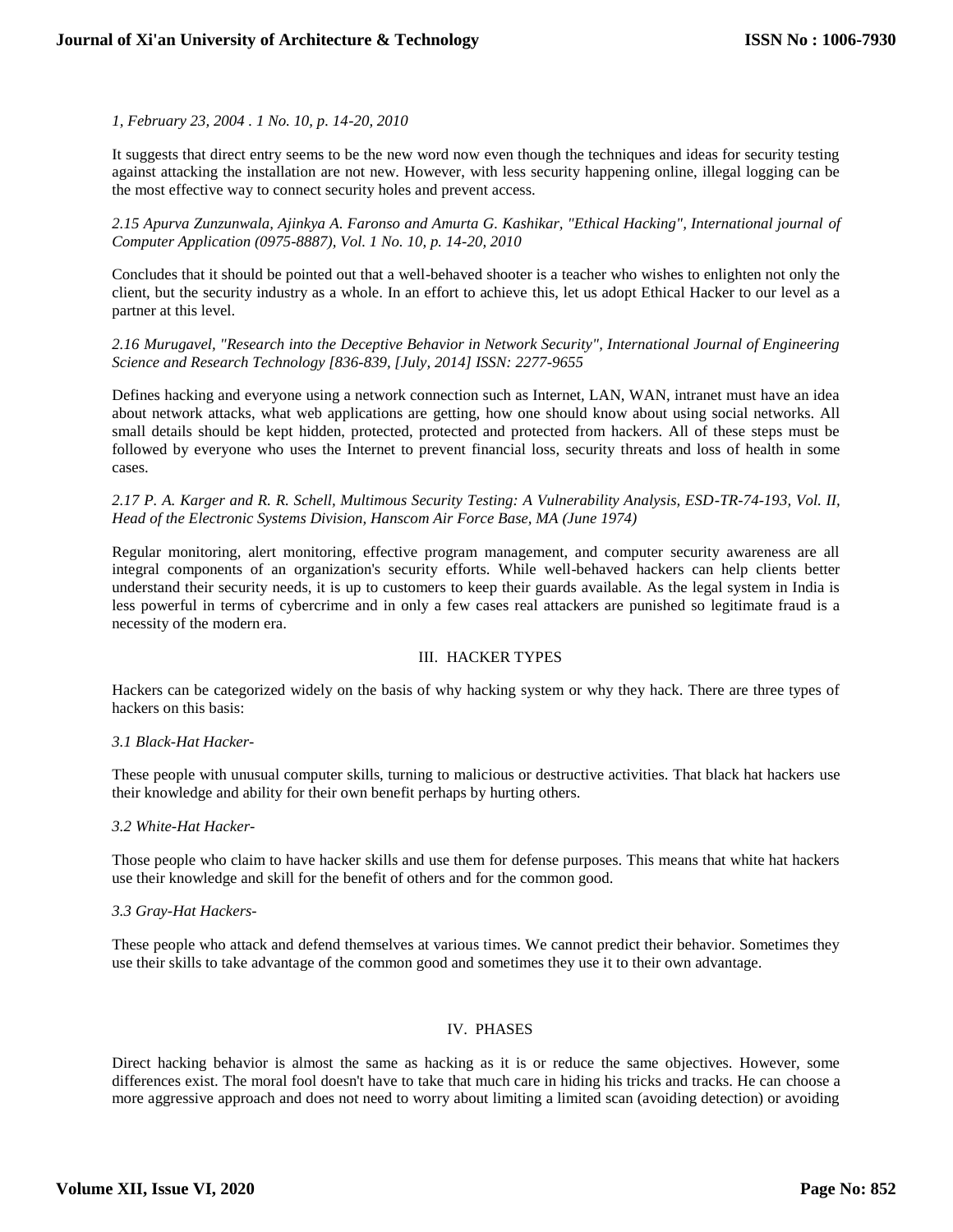accessibility systems - at least most of the time unless it is specifically desired by the customer. In particular, the unlawful person has no time to be careful about blurring his traces and tracks without the customer paying. However, many similarities can be found in the hacking method. An overview of the behavioral approach can be seen in the figure below. The same setup can be used by the hacker in his attacks. The specific hacking behavior described is based on eight possible stages where cross-sectional interactions are possible, and even as hacking is customary; a return to the first stage is entirely possible (and necessary).

#### *4.1 Reconnaissance*

It costs to gather as much information as possible about the target beforehand committing the Preliminary Attack involves collecting data and communicating directly as social engineers and later without direct communication by seeking press releases or public records.

#### *4.2 Scanning*

It monitors the scan of all openings and closed ports even with known risks to the target machine.

#### *4.3 Gaining Access*

It can be found at OS level, system level or even network. From finding a regular hacker can go on even with increased luck. They usually include password cracks, full hacking, Dos attacks etc.

#### *4.4 Maintaining Access*

This is where a hacker strives to regain control of his over target with backdoor, root kits or Trojans. Combined machines can also act as Bots and Zombies in additional attacks.

#### *4.4 Covering Tracks*

Also known as Daisy Chaining. To avoid being exposed or caught, a good hacker will not leave any impression of his presence. So, you're trying to overwrite the program and usage logs.

### V. TOOLS USED

It is very important to make sure that we are using the right tool for the systematic hacking process. If we do not have the right tool to accurately execute tasks effectively, it is difficult. For tools, the hacking process is slow and time-consuming. We now explain different tools used for hacking.

#### *5.1 Foot printing*

This is the act of collecting information about a computer program and its companies. There are different tools used to print footprints like DRM and DNS. Whois information is maintained by the district's online registration centers and contains personal details of the domain owner. In the DNS record they provide information about the location and type of server.

#### *5.2 Scanning Port*

For a port scanning server to access its open ports and listening services in the port, where a hacker is unaware of all the services running on your server, he or she can monitor the risks. Nmap, Znmap are port scanning tools.

#### *5.3 Trojan*

The Trojans failed to steal information from another system and control it. Tinny telnet server Trojan is used for port 23 and the executer is used for port number 80.

## *5.4 Password Break*

It is the process of recovering a password from data transmitted or stored on a computer system. Cain and Abel and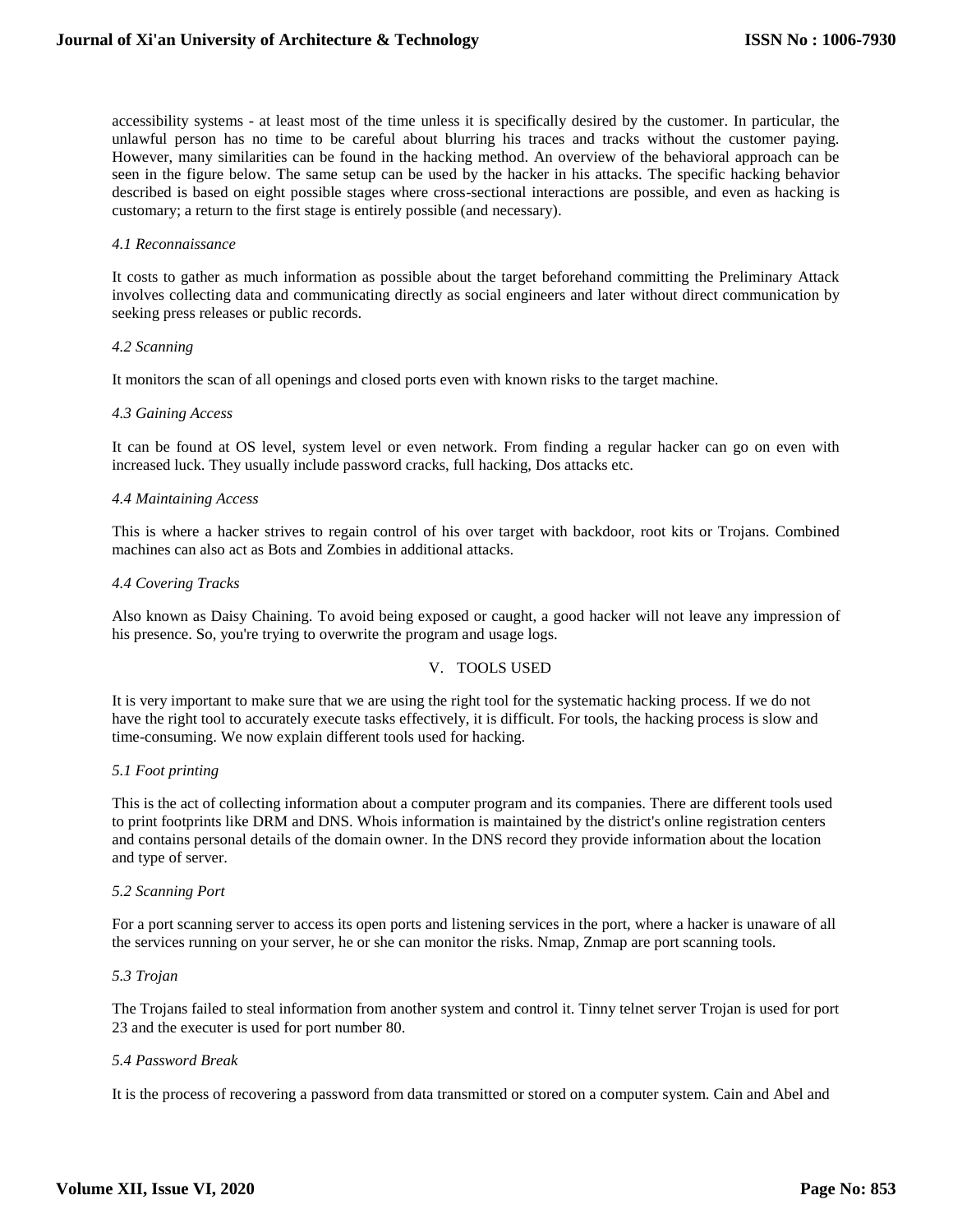Brutus are the tools used for it.

#### VI. CONCLUSION

In this paper we have outlined the concepts of framework safety, housebreaking, programming, ethical hacking and musical instruments. Ethical hacking is by all accounts a popular alternative in spite of the fact that the processes and ideas of attacking for security checks are not new in any way. However, with the poor security available on the web, direct access can be the best way to find security gaps and wallall crashes. All things considered, legitimate fraud will play a definite part in the security checks and find its place among other security measures. All in all, it must be said that the program manager is a teacher who looks enlightening to the customer, and the security business to all. This also assumes that hacking is an integral part of the computer world. It controls both sides of being good and bad.

#### REFERENCES

[1] Ateeq Ahmad, "The nature of security threats and its prevention", International journal of Computer Technology & Application, Vol 3, Issue 2, p. 750-752.

[2] David Melnichuk, The Hacker's Manual for the Hacker Machine.

[3] Smith, Yurick, Doss "Good Conduct in Travel" IEEE Conference Press, DoI: 10.1147 / sj.403.0769, p. 769-780.

[4] Behera, Dash "Ethical Hacking: A Security Screening Tool for Identifying Gaps and Borders in the Network and Ensuring Protection.

[5] Regina D. Hartley, Illegal Behavior: Teaching Students to Lead, East Carolina University.

[6] Gurpreet K. Juneja, "Hanking behavior: A strategy for improving information security" International journal of computer use (3297: 2007).

[7] K.Bala Chowdappa et al, / (IJCSIT) International Journal of Computer Science and Information Technologies.

[8] Dr. M. Nazreen Banu S. Munawara Banu, "A Critical Study of the Theft of Critical Data", International Journal of Computer Science and Information Technologies.

[9] Parag Pravin Shimpi , Prof Mrs Sangeeta Nagpure , " Penetration Testing: An Ethical Way of Hacking " ,Global Journal For Research Analysis, Volume-4, Issue-4, April-2015 , ISSN No 2277 – 8160.

[10] Kumar Utkarsh "STORAGE AND ETHICAL STUDY.

[11] Shenam Chugh, Dr. Kamal Dhanda, "Denial of Service Attacks", International Journal of Extreme Research in Computer Science and Software Engineering. Volume 5, Reference 8, August 2015.

[12] Sonal Beniwal, 2 Sneha, "Ethical Hacking: A Security Technique", International Journal of Advanced Research in Computer Science and Software Engineering, Volume 5, Credit 4, 2015 ISSN: 2277.

[13] Bansal, A., & Arora, M. (2012). Ethics and Social Security. Radix International Journal of Research in Social Science, 1 (11), 1-16.

[14] H.M David, "Types of Ethical Hacking: Black, White and Gray," in GSEC Functional Assignment, 1.4b, Option 1, February 23, 2004 . 1 No. 10, p. 14-20, 2010.

[15] Apurva Zunzunwala, Ajinkya A. Faronso and Amurta G. Kashikar, "Ethical Hacking", International journal of Computer Application (0975-8887), Vol. 1 No. 10, p. 14-20, 2010.